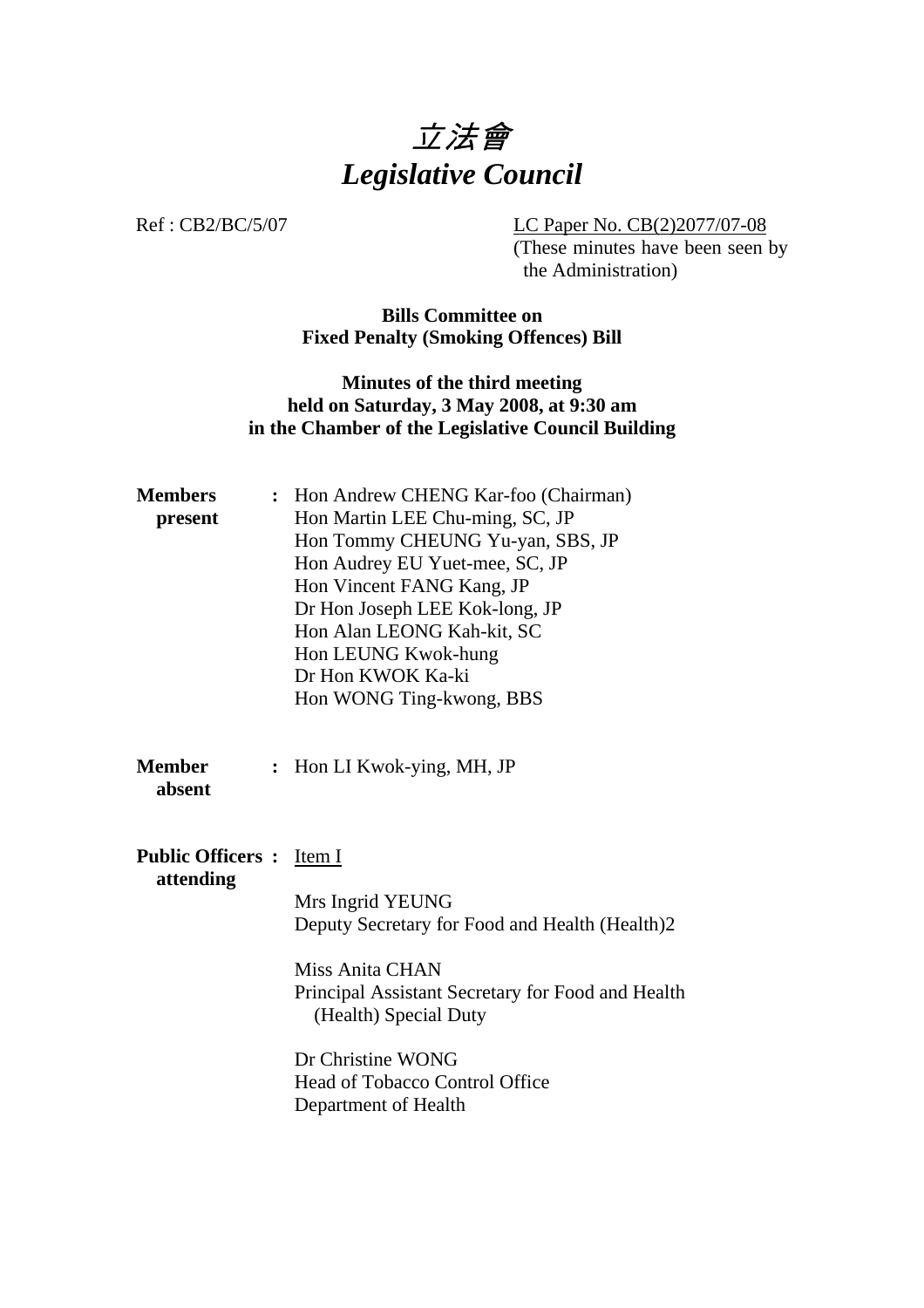Attendance by : Committee on Youth Smoking Prevention  **invitation**

> Mr LI Cheong-lung Chief Executive Officer

Mr KAN Ming-yue Research & Development Officer

Asian Consultancy on Tobacco Control

Dr Judith Mackay Director, Senior Policy Advisor, WHO

School of Public Health, Li Ka Shing Faculty of Medicine, The University of Hong Kong

Professor LAM Tai-hing

Catering Entertainment Premises Smoking Ban Regulations Concern Group

Mr Anthony LOCK Convenor

Ms Jessica LEE Secretary

Hong Kong Council on Smoking and Health

Dr Homer TSO Chairman

Ms Vienna LAI Executive Director

Entertainment Business Rights Concern Group

Ms CHAN Yun-lin Convenor

The Federation of Hong Kong and Kowloon Ballroom and Night Club Merchants

Mr MAK Cheong Chairman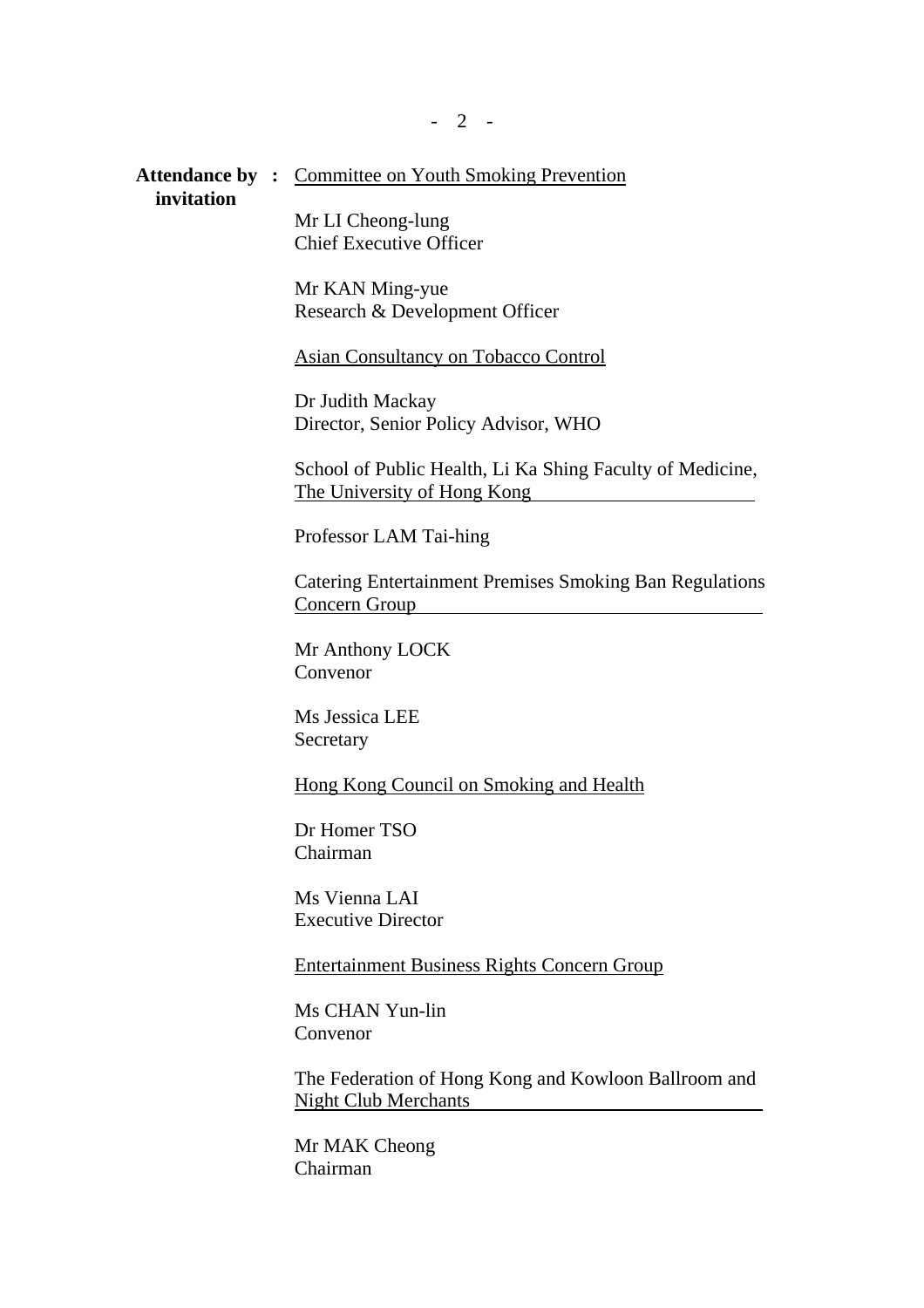### Club Paris

Mr SHEK Kin-chung Member

#### Hong Kong Bars and Karaoke Rights Advocacy

Miss Anita TO Vice Chairman

#### Hong Kong Mahjong House

Mr Chris CHEUNG Licensee

#### K C City Billiards

Miss KWAN Yuen-tung Manager

Mr WONG Chee-fung Assistant

Beijing Club

Mr WONG Hei-yan Managing Director

Clear the Air

Mr James MIDDLETON Chairman, Anti Tobacco Committee

Mr Michael MAK

The Association for Hong Kong Catering Services Management Limited

Mr LEUNG Chun-wah

Hong Kong Public Health Inspectors' Association

Ms LEUNG Chui-man Chairperson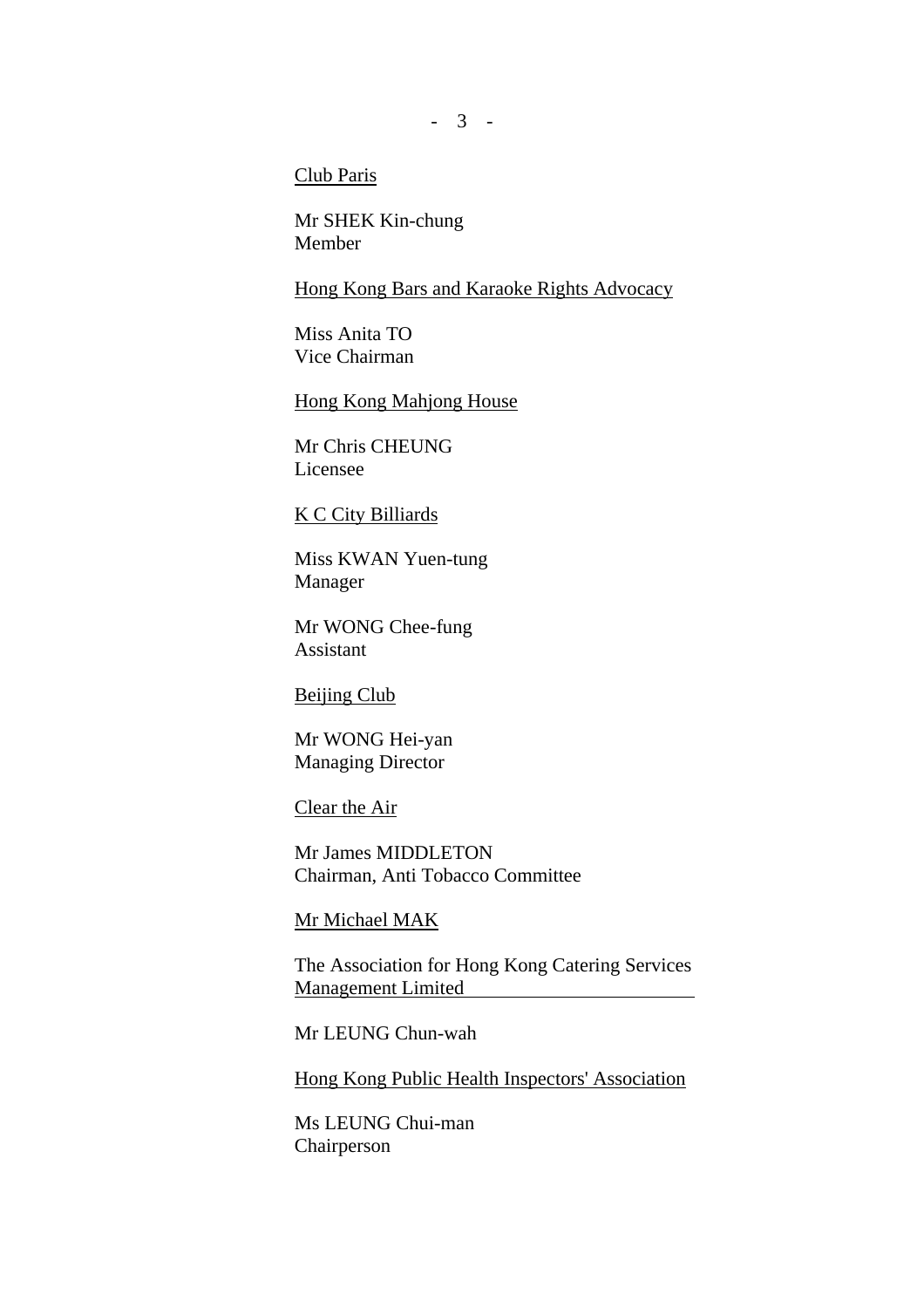|                               | Mr LEUNG Yat-king<br>Hon Secretary<br>Hong Kong Food and Environmental Hygiene Department              |
|-------------------------------|--------------------------------------------------------------------------------------------------------|
|                               | <b>Staff Rights Union</b><br>Ms LI Mei-siu<br>Chairman                                                 |
| <b>Clerk</b> in<br>attendance | : Miss Mary SO<br>Chief Council Secretary (2) 5                                                        |
| <b>Staff</b> in<br>attendance | : Miss Winnie LO<br><b>Assistant Legal Adviser 7</b><br>Ms Janet SHUM<br>Senior Council Secretary (2)8 |
|                               | Ms Sandy HAU<br>Legislative Assistant (2)5                                                             |

# Action

# **I. Meeting with deputations and the Administration**

The Bills Committee deliberated (index of proceedings attached at **Annex**).

2. The Bills Committee received views from the following deputations on the Fixed Penalty (Smoking Offences) Bill (the Bill) -

- (a) Committee on Youth Smoking Prevention [LC Paper No. CB(2)1759/07-08(01)];
- (b) Asian Consultancy on Tobacco Control [LC Paper No. CB(2)1759/07-08(02)];
- (c) School of Public Health, Li Ka Shing Faculty of Medicine, The University of Hong Kong [LC Paper No. CB(2)1759/07-08(03)];
- (d) Catering Entertainment Premises Smoking Ban Regulations Concern Group;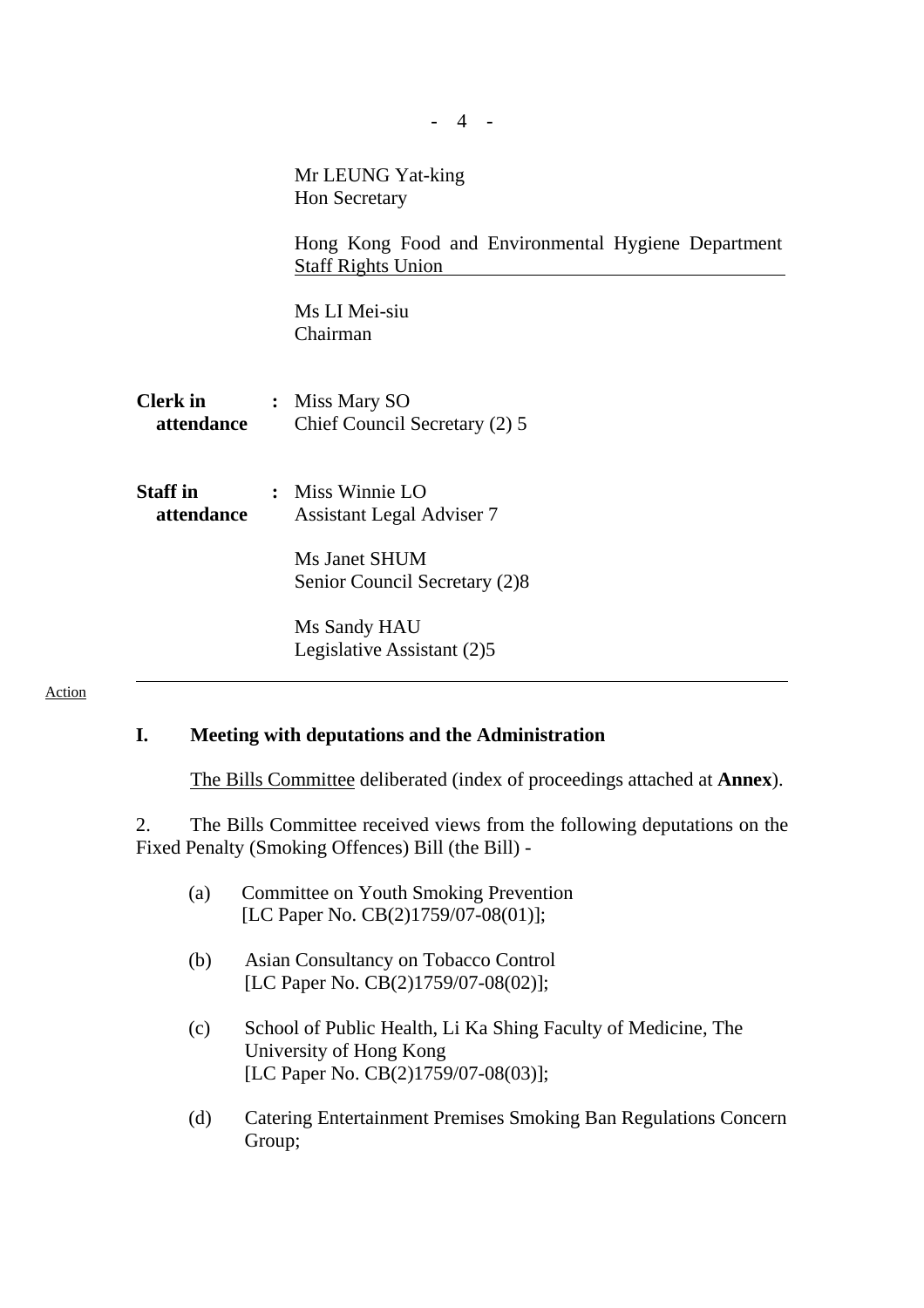## - 5 -

## (e) Hong Kong Council on Smoking and Health [LC Paper No. CB(2)1796/07-08(01)];

- (f) Entertainment Business Rights Concern Group;
- (g) The Federation of Hong Kong and Kowloon Ballroom and Night Club Merchants;
- (h) Club Paris;
- (i) Hong Kong Bars and Karaoke Rights Advocacy;
- (j) Hong Kong Mahjong House;
- (k) K C City Billiards;
- (l) Beijing Club;
- (m) Clear the Air [LC Paper No. CB(2)1759/07-08(04)];
- (n) Mr Michael MAK [LC Paper No. CB(2)1759/07-08(05)];
- (o) The Association for Hong Kong Catering Services Management Limited;
- (p) The Hong Kong Public Health Inspectors' Association; and
- (q) Hong Kong Food and Environmental Hygiene Department Staff Rights Union. [LC Paper No. CB(2)1825/07-08(02)].

3. The Administration was requested to provide a response in writing to the following suggestions raised by members at the meeting -

- (a) information on smoking cessation services should be issued together with the issuing of fixed penalty notices (FPNs) for smoking offences by authorised enforcement officers;
- (b) a performance pledge on the maximum period of time that Police officers must arrive at the scene upon request for assistance by Tobacco Control Office (TCO) staff and other public officers authorised to take enforcement actions against smoking offences should be laid down;

#### Action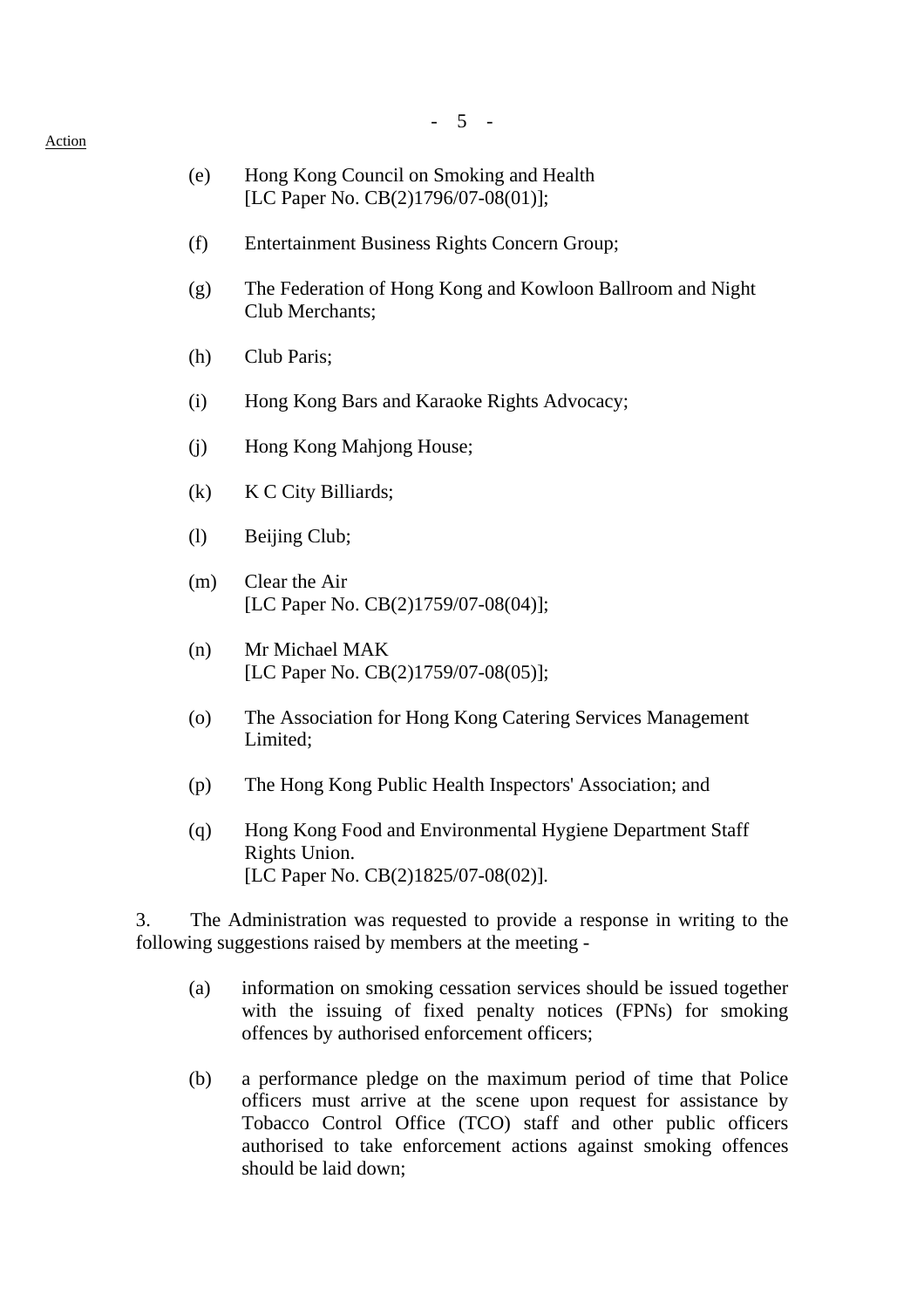- (c) enforcement work of TCO staff should be made more mechanised " to better respond to smoking complaints lodged by managers of statutory no smoking areas; and
- (d) persons who could not afford to pay the fixed penalty for smoking offences and repeated offenders of smoking offences should be required to undergo smoking cessation counselling.

4. The Administration was also requested to provide the following information in writing -

- (a) the number of departures and turnover rate of TCO staff holding the post of Tobacco Control Inspector in the past three years, and the reasons for their departures;
- (b) the number and post of TCO staff involved in enforcing smoking ban in statutory no smoking areas from 2006-2007 to 2008-2009; and
- (c) the specific ranks and number of staff of the Food and Environmental Hygiene Department, the Leisure and Cultural Services Department and the Housing Department proposed to issue FPNs for smoking offences in the relevant statutory no smoking areas under their management.

### **II. Date of next meeting**

5. The date of next meeting would be fixed after the meeting.

 (*Post-meeting note :* The next meeting was scheduled for 23 May 2008 at 8:30 am)

6. There being no other business, the meeting ended at 12:20 pm.

Council Business Division 2 Legislative Council Secretariat 27 May 2008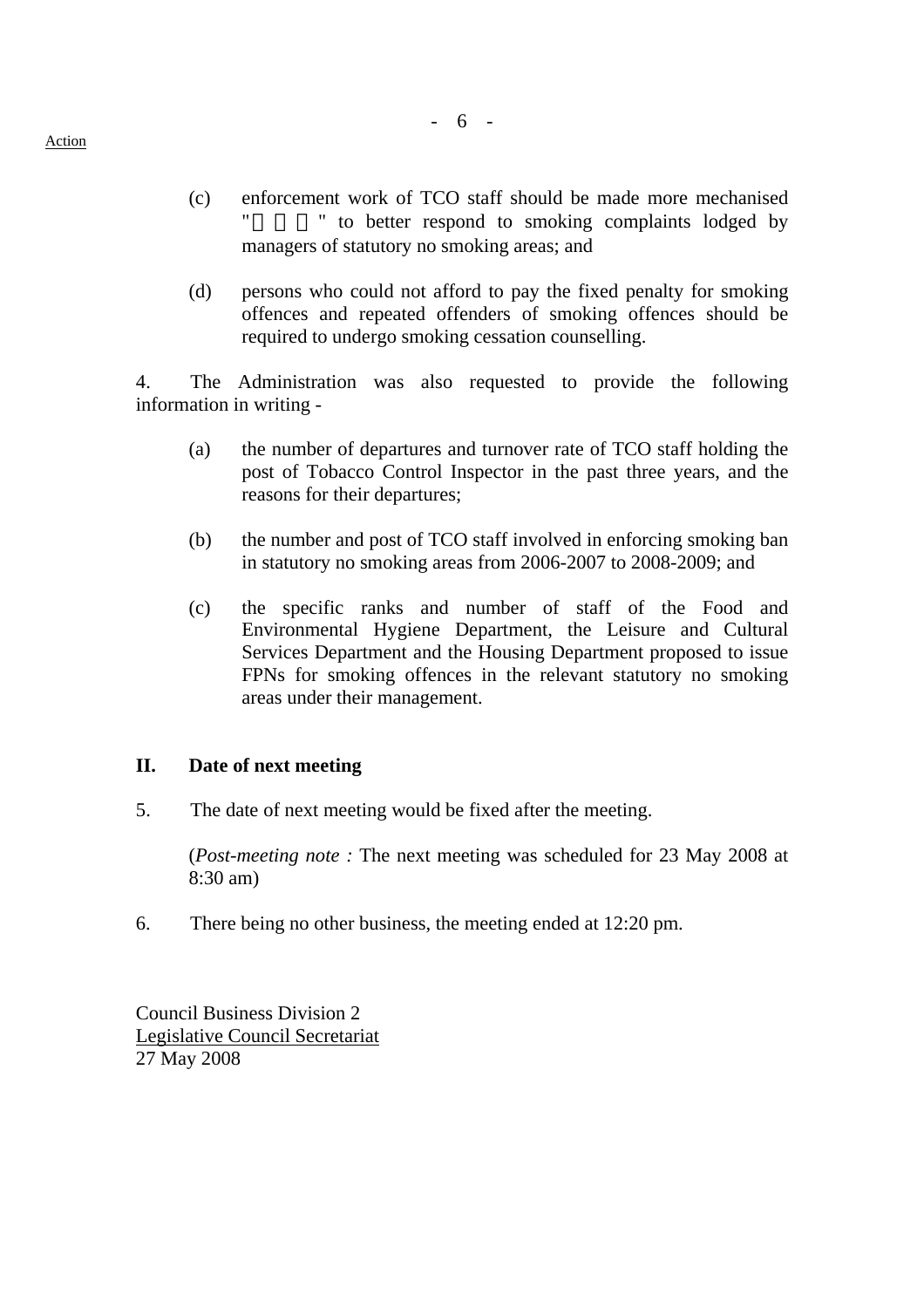# **Proceedings of the meeting of Bills Committee on Fixed Penalty (Smoking Offences) Bill on Saturday, 3 May 2008, at 9:30 am in the Chamber of the Legislative Council Building**

| <b>Time marker</b> | <b>Speaker</b>                                                                                    | <b>Subject</b>                                                                 | <b>Action</b><br>required |
|--------------------|---------------------------------------------------------------------------------------------------|--------------------------------------------------------------------------------|---------------------------|
| 000000 - 000430    | Chairman                                                                                          | Opening remarks                                                                |                           |
| 000431 - 000839    | Hong Kong Council on<br>Smoking and Health                                                        | Presentation of views                                                          |                           |
| 000840 - 001326    | Committee on Youth<br><b>Smoking Prevention</b>                                                   | Presentation<br>of<br>[LC]<br>views<br>Paper<br>No.<br>$CB(2)1759/07-08(01)]$  |                           |
| 001327 - 001626    | Asian Consultancy on<br><b>Tobacco Control</b>                                                    | Presentation<br>of<br>views<br>[LC]<br>No.<br>Paper<br>CB(2)1759/07-08(02)]    |                           |
| 001627 - 002037    | School of Public Health,<br>Li Ka Shing Faculty<br>of Medicine, The<br>University of Hong<br>Kong | Presentation<br>[LC]<br>No.<br>of<br>views<br>Paper<br>$CB(2)1759/07-08(03)$ ] |                           |
| 002038 - 002435    | <b>Catering Entertainment</b><br>Premises Smoking<br><b>Ban Regulations</b><br>Concern Group      | Presentation of views                                                          |                           |
| 002436 - 002848    | <b>Entertainment Business</b><br><b>Rights Concern Group</b>                                      | Presentation of views                                                          |                           |
| 002849 - 003048    | The Federation of Hong<br>Kong and Kowloon<br><b>Ballroom and Night</b><br><b>Club Merchants</b>  | Presentation of views                                                          |                           |
| 003049 - 003100    | Club Paris                                                                                        | Presentation of views                                                          |                           |
| 003101 - 003321    | Hong Kong Mahjong<br>House                                                                        | Presentation of views                                                          |                           |
| 003322 - 003336    | K C City                                                                                          | Presentation of views                                                          |                           |
| 003337 - 003734    | Beijing Club                                                                                      | Presentation of views                                                          |                           |
| 003735 - 004357    | Clear the Air                                                                                     | Presentation<br>of<br>[LC]<br>No.<br>views<br>Paper<br>$CB(2)1759/07-08(04)]$  |                           |
| 004358 - 004932    | Mr Michael MAK                                                                                    | Presentation<br>of<br>views<br>[LC]<br>No.<br>Paper<br>$CB(2)1759/07-08(05)]$  |                           |
| 004933 - 005219    | The Association for<br>Hong Kong Catering<br>Services Management<br>Limited                       | Presentation of views                                                          |                           |
| 005220 - 005512    | Hong Kong Public<br>Health Inspectors'<br>Association                                             | Presentation of views                                                          |                           |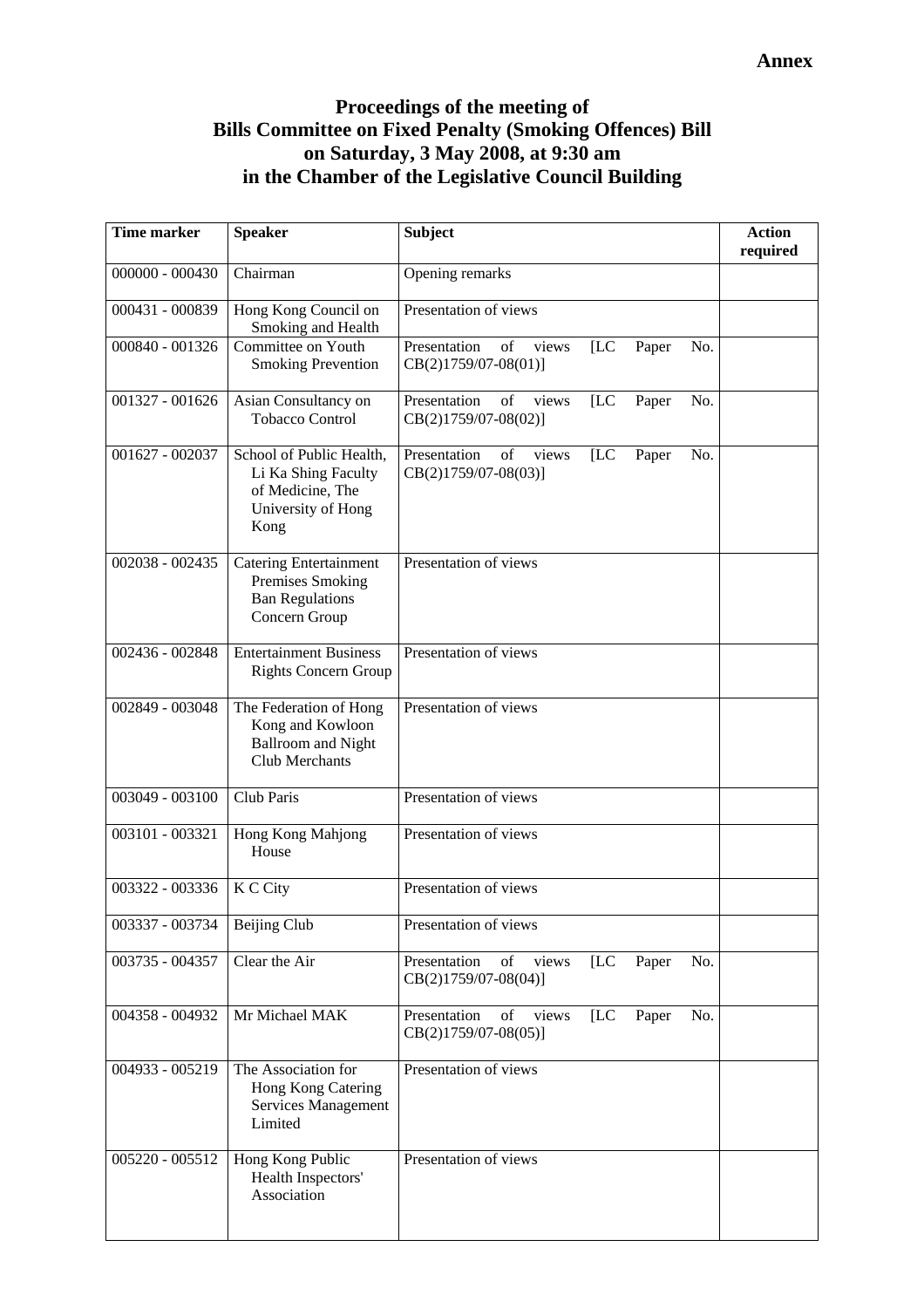| <b>Time marker</b> | <b>Speaker</b>                                                                                                                                                                  | <b>Subject</b>                                                                                                                                                                                                                                                                                                                                                                                               | <b>Action</b><br>required                      |
|--------------------|---------------------------------------------------------------------------------------------------------------------------------------------------------------------------------|--------------------------------------------------------------------------------------------------------------------------------------------------------------------------------------------------------------------------------------------------------------------------------------------------------------------------------------------------------------------------------------------------------------|------------------------------------------------|
| 005513 - 005952    | Hong Kong Food and<br>Environmental<br><b>Hygiene Department</b><br><b>Staff Rights Union</b>                                                                                   | Presentation of views<br>[LC Paper No. CB(2)1825/07-08(02)]                                                                                                                                                                                                                                                                                                                                                  |                                                |
| 005953 - 010514    | Chairman<br>Ms Audrey EU<br>Mr Tommy CHEUNG<br>Admin                                                                                                                            | The Administration was requested to provide<br>information on the number of departures and<br>turnover rate of Tobacco Control Office (TCO)<br>staff holding the post of Tobacco Control<br>Inspector in the past three years, and the reasons<br>for their departures                                                                                                                                       | (Admin to<br>provide a<br>written<br>response) |
| 010515 - 011107    | Mr Tommy CHEUNG<br>Hong Kong Food and<br>Environmental<br><b>Hygiene Department</b><br><b>Staff Rights Union</b><br>Admin                                                       | The Administration was requested to provide<br>information on the specific ranks and number of<br>staff of the Food and Environmental Hygiene<br>Department (FEHD), the Leisure and Cultural<br>Services Department (LCSD) and the Housing<br>Department (HD) proposed to issue fixed penalty<br>notices (FPNs) for smoking offences in the<br>relevant statutory no smoking areas under their<br>management | (Admin to<br>provide a<br>written<br>response) |
| 011108 - 011703    | Mr Alan LEONG<br>Admin                                                                                                                                                          | adopted by TCO in handling<br>Procedures<br>complaints<br>about smoking in statutory no<br>smoking areas                                                                                                                                                                                                                                                                                                     |                                                |
| 011704 - 012432    | Ms Audrey EU<br>Hong Kong Public<br>Health Inspectors'<br>Association<br>Hong Kong Food and<br>Environmental<br><b>Hygiene Department</b><br><b>Staff Rights Union</b><br>Admin | Shortage of FEHD staff to take enforcement<br>action against smoking in indoor areas of public<br>markets<br>hawker<br>under<br>and<br>bazaars<br>the<br>management of FEHD by issuing FPNs                                                                                                                                                                                                                  |                                                |
| 012433 - 013258    | Mr WONG Ting-kwong<br>Admin<br>Asian Consultancy on<br>Tobacco Control<br>Chairman                                                                                              | The suggestion of replacing FPNs with<br>community service orders for offenders of<br>smoking offences from the vulnerable groups<br>Whether public officers of FEHD, LCSD and HD<br>authorised to carry out enforcement work in the<br>relevant statutory no smoking areas under their<br>management would wear uniform                                                                                     |                                                |
| 013259 - 013846    | Mr LEUNG Kwok-hung                                                                                                                                                              | Concern about total smoking ban in public<br>outdoor areas such as bathing beaches                                                                                                                                                                                                                                                                                                                           |                                                |
| 013847 - 014401    | Mr Martin LEE<br>Admin                                                                                                                                                          | Whether inspectors of TCO had been assaulted<br>while taking enforcement work                                                                                                                                                                                                                                                                                                                                |                                                |
| 014402 - 015029    | Mr Vincent FANG<br>Admin                                                                                                                                                        | Concern about the adequacy of TCO staff to cope<br>smoking offences<br>with<br>pursuant<br>the<br>to<br>implementation of smoking ban in the indoor<br>areas of bars open to those aged 18 or above,<br>mahjong parlors, commercial bathhouses and<br>massage establishments on 1 July 2009                                                                                                                  |                                                |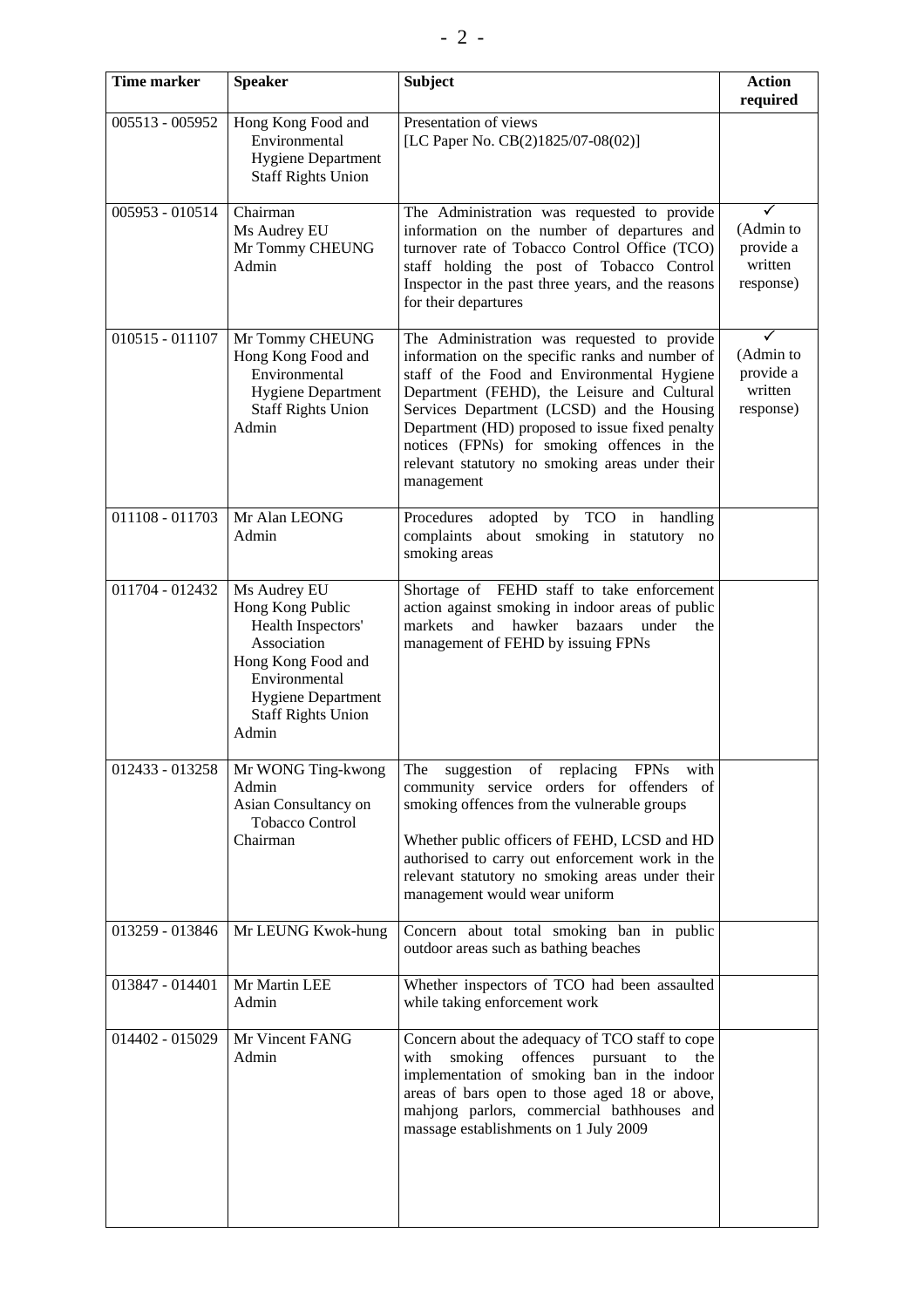| <b>Time marker</b> | <b>Speaker</b>                                                                                                         | <b>Subject</b>                                                                                                                                                                                                                                                                                                                                                                                                                                                                 | <b>Action</b>                                                 |
|--------------------|------------------------------------------------------------------------------------------------------------------------|--------------------------------------------------------------------------------------------------------------------------------------------------------------------------------------------------------------------------------------------------------------------------------------------------------------------------------------------------------------------------------------------------------------------------------------------------------------------------------|---------------------------------------------------------------|
|                    |                                                                                                                        |                                                                                                                                                                                                                                                                                                                                                                                                                                                                                | required                                                      |
| 015030 - 015630    | Chairman<br>School of Public Health,<br>Li Ka Shing Faculty<br>of Medicine, The<br>University of Hong<br>Kong<br>Admin | Information on smoking cessation services<br>should be issued together with the issuing of<br>FPNs for smoking offences by<br>authorised<br>enforcement officers                                                                                                                                                                                                                                                                                                               | (Admin to<br>provide a<br>written<br>response)                |
| $015631 - 020135$  | Mr Tommy CHEUNG<br><b>Catering Entertainment</b><br>Premises Smoking<br><b>Ban Regulations</b><br>Concern Group        | Concern about enforcement of smoking ban<br>pursuant to the implementation of smoking ban in<br>the indoor areas of bars open to those aged 18 or<br>above, mahjong parlors, commercial bathhouses<br>and massage establishments on 1 July 2009                                                                                                                                                                                                                                |                                                               |
| 020136 - 020638    | Mr Alan LEONG<br>Admin                                                                                                 | Whether FEHD, LCSD and HD had consulted<br>their staff on taking part in the enforcement of<br>smoking ban                                                                                                                                                                                                                                                                                                                                                                     |                                                               |
|                    |                                                                                                                        | TCO should widely publicise its enforcement<br>work to premises where offences were frequently<br>reported to ensure compliance of smoking ban                                                                                                                                                                                                                                                                                                                                 |                                                               |
|                    |                                                                                                                        | The Administration was requested to consider the<br>following -                                                                                                                                                                                                                                                                                                                                                                                                                |                                                               |
|                    |                                                                                                                        | (a) laying down a performance pledge on the<br>maximum period of time that Police officers<br>must arrive at the scene upon request for<br>assistance by TCO staff and other public<br>officers authorised to take enforcement<br>actions against smoking offences; and<br>(b) making the enforcement work of TCO staff<br>more mechanised<br>$^{\prime\prime}$<br>say, by<br><b>TCO</b><br>providing<br>inspectors<br>with<br>of<br>motorcycles, to better respond to smoking | $\checkmark$<br>(Admin to<br>provide<br>written<br>responses) |
|                    |                                                                                                                        | complaints lodged by managers of statutory<br>no smoking areas                                                                                                                                                                                                                                                                                                                                                                                                                 |                                                               |
| 020639 - 020957    | Mr Martin LEE<br>Admin                                                                                                 | Persons who could not afford to pay the fixed<br>penalty for smoking offences and repeated<br>offenders of smoking offences should be required<br>to undergo smoking cessation counselling                                                                                                                                                                                                                                                                                     | (Admin to<br>provide a<br>written<br>response)                |
| 020958 - 021515    | Mr WONG Ting-kwong<br>Chairman                                                                                         | Concern about giving differential treatment for<br>punishing offenders of smoking offences from<br>the vulnerable groups                                                                                                                                                                                                                                                                                                                                                       |                                                               |
| 021516 - 021943    | Mr LEUNG Kwok-hung                                                                                                     | Right of smokers should be protected                                                                                                                                                                                                                                                                                                                                                                                                                                           |                                                               |
| 021944 - 022158    | Mr Tommy CHEUNG                                                                                                        | Publicity on the harmful effects of smoking<br>targetting at female and youth smokers should be<br>stepped up                                                                                                                                                                                                                                                                                                                                                                  |                                                               |
| 022159 - 022348    | Mr WONG Ting-kwong                                                                                                     | Concern about giving differential treatment for<br>punishing offenders of smoking offences from<br>the vulnerable groups                                                                                                                                                                                                                                                                                                                                                       |                                                               |
| 022349 - 022746    | Mr Martin LEE<br>Admin                                                                                                 | Use of tobacco brand name and logo on non-<br>tobacco products should be prohibited                                                                                                                                                                                                                                                                                                                                                                                            |                                                               |